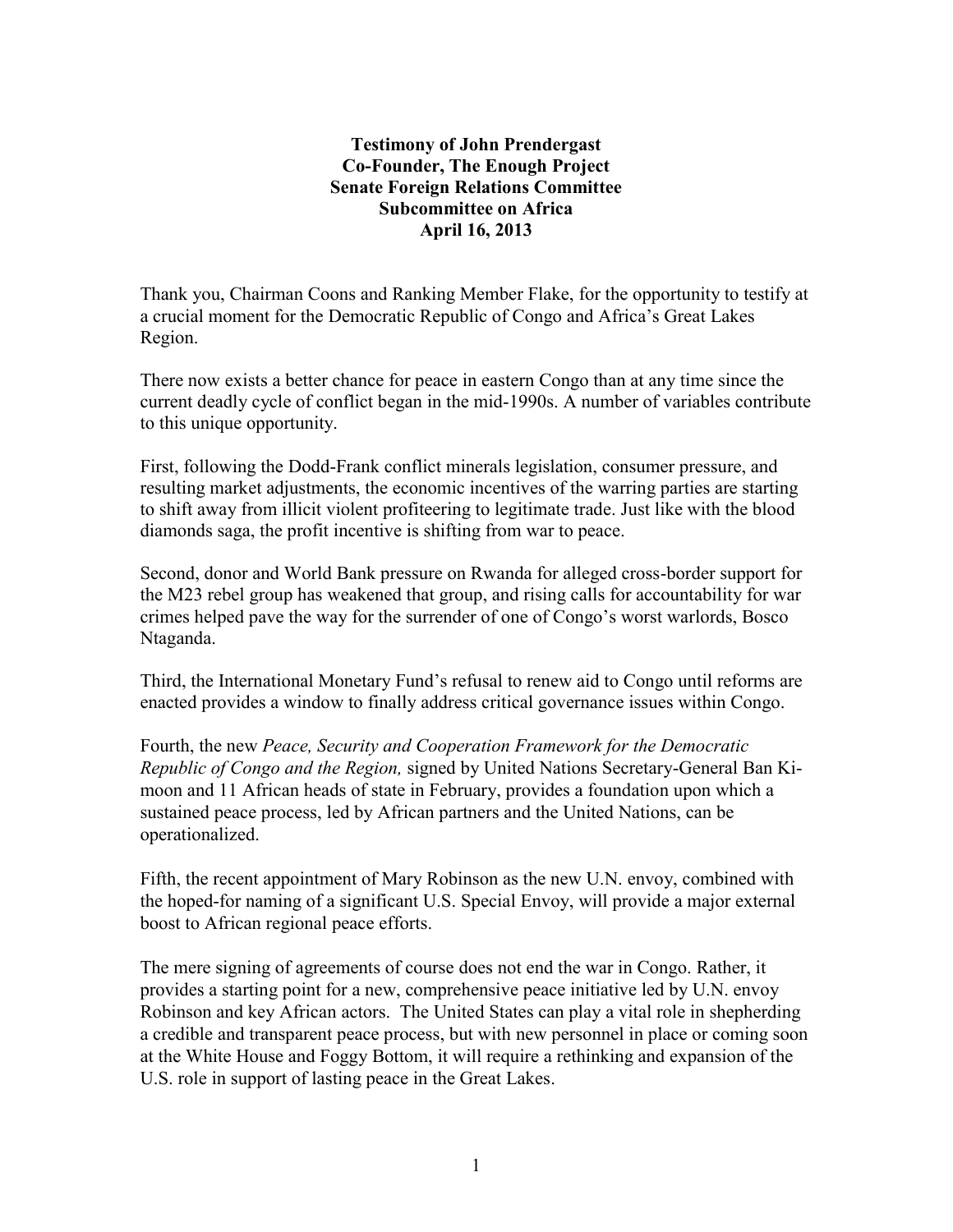## **Why it's different now**

Elaborating on the above, four important changes are underway in Congo today, giving an internationally supported peace initiative a much better chance than its more limited predecessors.

First, U.S. and European [consumer demands for a conflict-free minerals trade,](http://www.raisehopeforcongo.org/content/conflict-minerals-company-rankings) the Dodd-Frank legislation on conflict minerals, and related corporate and regional reforms are making it harder to profit violently and illegally from mineral smuggling. [For decades,](http://web.mit.edu/12.000/www/m2016/pdf/Congo.pdf) all [of the benefits of eastern Congo's vast mineral resource wealth have gone to those with](http://web.mit.edu/12.000/www/m2016/pdf/Congo.pdf)  [the biggest guns](http://web.mit.edu/12.000/www/m2016/pdf/Congo.pdf) -- the Congolese army, local militias, or neighboring countries. These minerals include gold, tin, tantalum, and tungsten, or 3 Ts, used in cell phones, computers, and jewelry. Dodd-Frank has made the price of untraceable conflict minerals one-third the price of tagged, traceable minerals, and thus it is no longer profitable for many armed groups and their backers to trade in conflict minerals. The Enough Project found in a study last year that because of these economic changes, armed groups are now earning approximately 65% less from the minerals tin, tantalum, and tungsten. Gold still remains a challenge, however, because it is more easily smuggled, and this must be addressed through policy and corporate action, particularly from jewelers. If the commercial incentives for the minerals trade can continue to shift from violent, illegal extraction to peaceful, legal development, Congo could enjoy a transition similar to those experienced by West African countries plagued by blood diamond wars a decade ago.

Second, for the first time, the international community is imposing meaningful consequences for cross-border support to armed groups and for a lack of reform. Regional support for armed groups inside eastern Congo has been a staple of the ongoing cycle of war. Rwanda strenuously denies involvement, but some donors have suspended certain aid programs to that nation and will likely continue to do so until the evidence shifts toward solutions. The International Monetary Fund's refusal to renew aid to Congo until transparency reforms are enacted has placed Kinshasa under pressure to transform its economic policies and governing institutions.

Third, calls for international justice have intensified inside Congo and beyond, and accused war criminals are beginning to face sanctions. Until recently, accountability for war crimes was a distant part of the discussion despite some of the worst crimes against humanity being committed globally. Bosco's surrender ups the ante and provides some potential momentum for further action.

Fourth, the reform of a U.N. peacekeeping mission that costs more than \$1 billion a year is under way. A new force intervention brigade has been created, garnering troops from African nations to respond directly to the threat of illegal armed groups in eastern Congo. This brigade has been given a unique mandate by the U.N. to engage in offensive action against these groups in the name of stability and civilian protection. Refocusing the mission on eradicating the worst armed groups, demobilizing rank-and-file combatants and helping to reform Congo's army would go much further than the present mandate.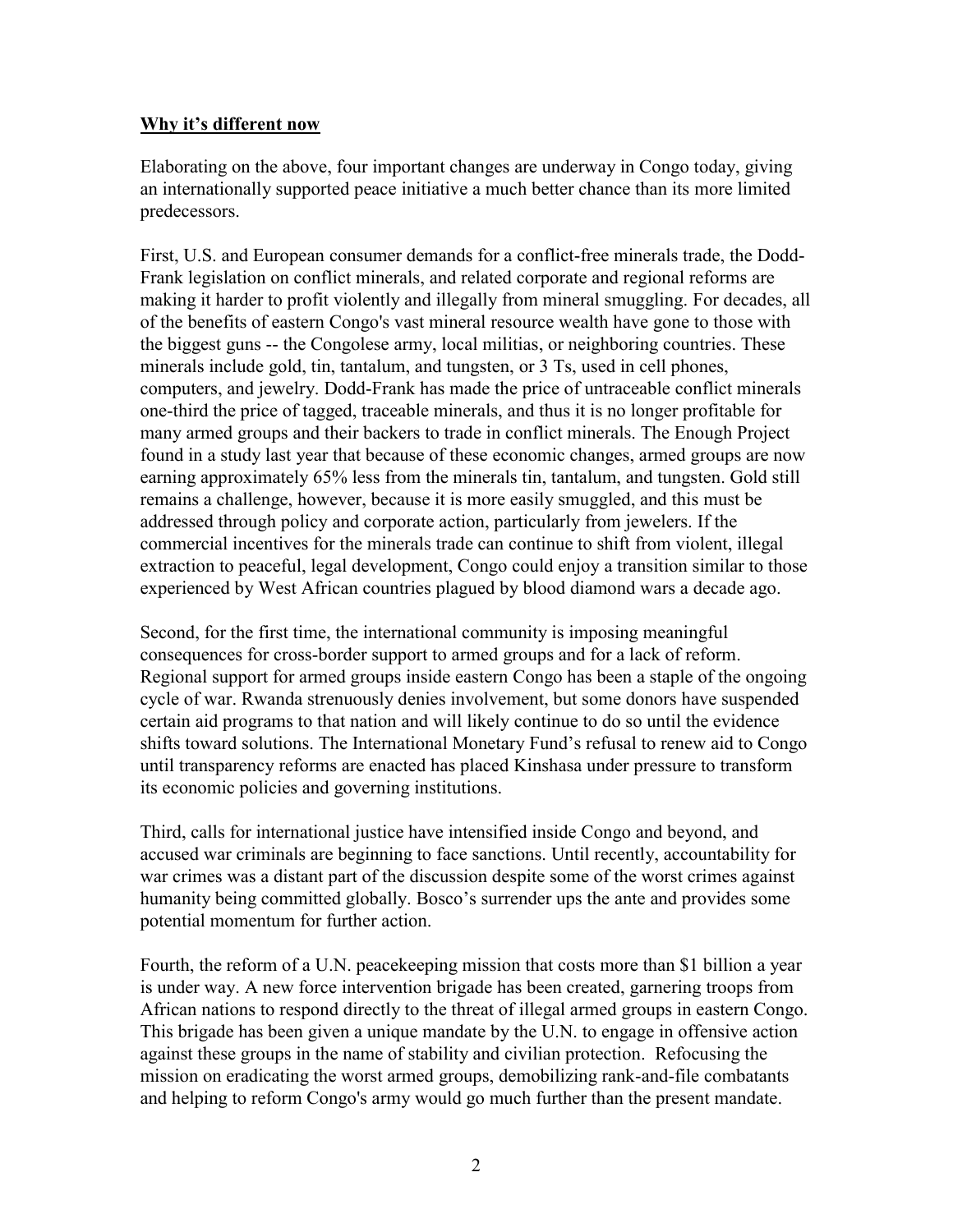Despite the progress, closed-door talks are now taking place in Kampala, Uganda between Congo and the M23 rebel group – with no involvement of political parties, civil society elements (including women who have borne the brunt of the war), religious leaders, or other armed groups. Each time that rebels have taken or threatened Goma over the past decade, hasty backroom negotiations have produced deeply flawed deals that have reduced the military pressure on Congolese President Joseph Kabila's weakened government and permitted the alleged Rwandan-backed rebels to administer strategic eastern zones and oversee taxation and resource looting. There is serious risk that a deal from the Kampala talks will resemble the failed deals that came before it through similar processes. The talks must be broadened into a wider peace process.

#### **A two-track peace process: regional talks and Congolese reform**

The U.N. Framework lays a foundation for a successful peace process that should contain two main elements: regional negotiations and institutional reform within Congo. The Framework commits Congo and its neighbors to deepen regional economic integration, increase judicial cooperation, and respect legitimate regional security interests. In order to turn these commitments into lasting change, Special UN Envoy Robinson and her African partners should lead regional negotiations -- particularly between Congo, Rwanda, and Uganda -- over key economic, security, and accountability issues. Competition over control of natural resources has been a critical driver of conflict in the region, as armed groups backed by regional governments have sustained themselves through profits from the illicit trade in natural resources. It will thus be critical to incorporate economic drivers into the regional talks, particularly on how Congo, Rwanda, and Uganda can cooperate to more fully cut off smuggling and boost the legitimate, conflict-free trade in natural resources and increase transparent government revenue flows that can benefit all three countries.

Security issues will also be critical in the talks. Building on and in support of the U.N. Force Intervention Brigade agreed to by the U.N. Security Council on March 28, the countries should discuss and agree on a comprehensive security strategy to deal with illegal militias. Finally, it is critical for the peace process to foster accountability for those who have committed mass atrocities. Rather than repeating the practice from past processes of allowing human rights abusers to gain positions of power in government or the military, the peace process should ensure that the region cooperates to bring to justice those most responsible for war crimes and crimes against humanity. A possible upcoming deal between Congo and M23 in Kampala is at risk of mirroring past agreements that reinforced impunity and led to renewed conflict. This deal must be different and leave out those most responsible for atrocities.

The second track should focus on neglected issues within Congo that continue to drive the war at a deeper level. The UN Framework commits Congo to undertake institutional reform on critical issues that fuel continued instability, such as decentralization, security sector reform, and justice reform. To operationalize the Framework, a multi-faceted reform process is needed with proposals from the Congolese government, political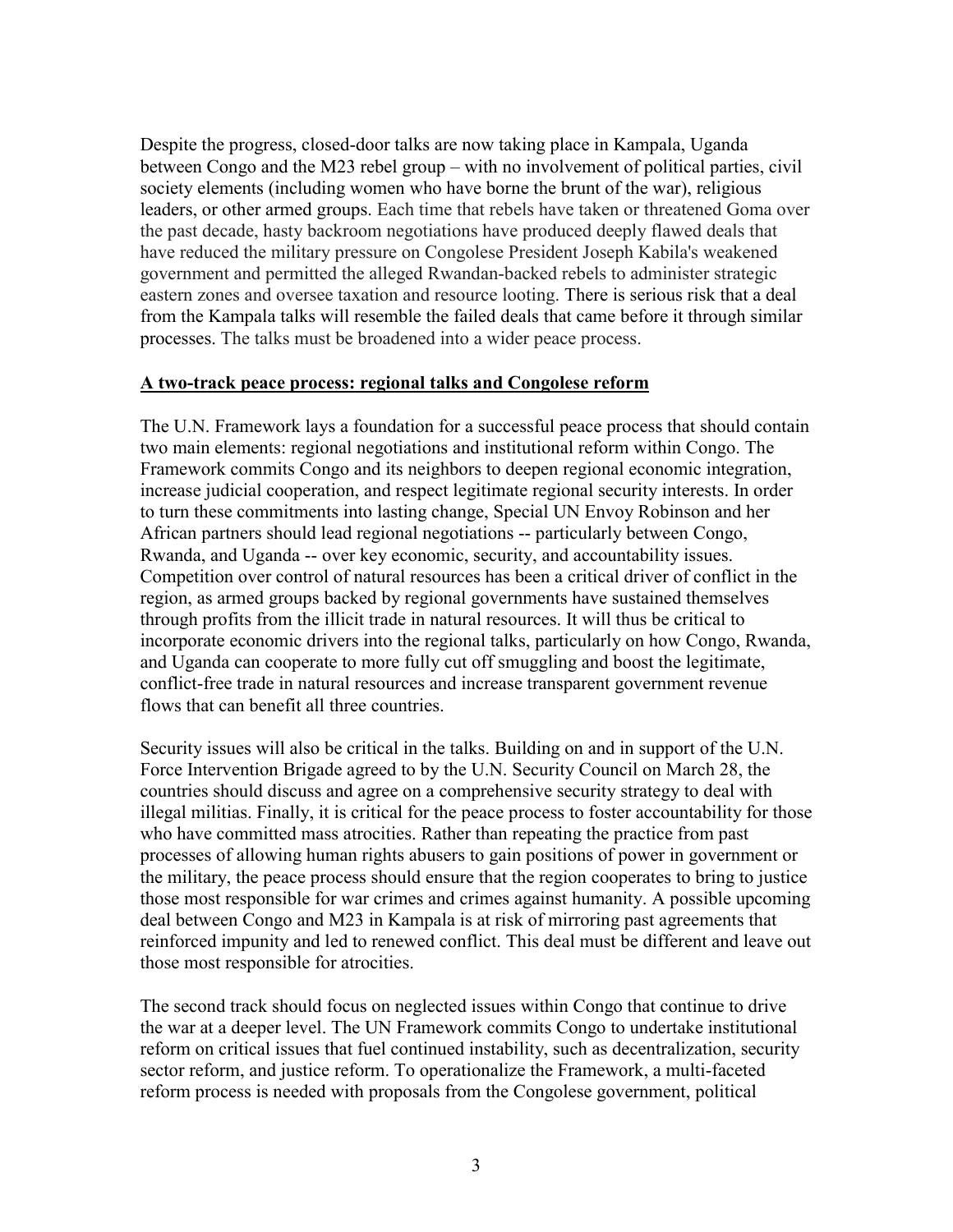parties, and civil society. To buttress this process and following President Joseph Kabila's announced intention to initiate a national dialogue, there is a need for an impartially facilitated Congolese national dialogue that respects the Constitution and allows civil society, government, key armed groups, and political parties to discuss and debate reform proposals. This is critical to ensure that an eventual agreement might have the buy-in of a wide swath of stakeholders. The U.N. Special Representative of the Secretary-General to Congo, or SRSG, mandated to help the Congolese reform process in the U.N. framework, should work closely with Kinshasa to ensure there is an impartial facilitator of the process and that it is inclusive, particularly with women and gender issues fully represented.

## **Recommendations to the U.S. Government**

As a country with close relationships with all regional players and substantial international leverage, it is critical for the U.S. government to play a much more active role in the upcoming initiatives. This will require far greater attention from senior policymakers, a step-change in diplomatic engagement in the region, and concentrated focus on areas of U.S. leverage, especially efforts to transform the trade in natural resources from a driver of violence into a catalyst for regional peace.

Therefore, I strongly recommend that the United States urgently take the following steps:

- 1. **Help Build a Comprehensive Peace Process:** The Kampala-based talks are not enough. The U.S. should work with African partners, U.N. envoy Robinson, and the U.N. SRSG in Congo to build a peace process to operationalize the commitments made in the UN Framework. Peace efforts need proper staffing and coordinated leverage, two areas for which the U.S. can provide key support.
- 2. **Deploy a High-Level Envoy Quickly:** If Beltway whispers are true, a high-level U.S. envoy has already been selected. President Obama and Secretary Kerry should deploy that envoy as soon as possible to buttress UN envoy Robinson and African efforts to build the comprehensive effort for peace. The envoy should use incentives, strong relationships, and leverage to help move the parties toward constructive engagement in the process.
- 3. **Sanction Arms and Minerals Smugglers:** The U.S. government and U.N. Security Council should place targeted sanctions against officials and arms and minerals smugglers in Congo, Rwanda, and Uganda that are violating the U.N. arms embargo on Congo. In particular, the U.S. should press to have the owners of gold smuggling businesses on U.N. and U.S. lists sanctioned, as they continue to aid and abet violence by M23, the FDLR, and other armed groups. There are five key gold smugglers that have easily gotten around sanctions on their businesses by changing business names, so it is time to sanction the owners of these companies.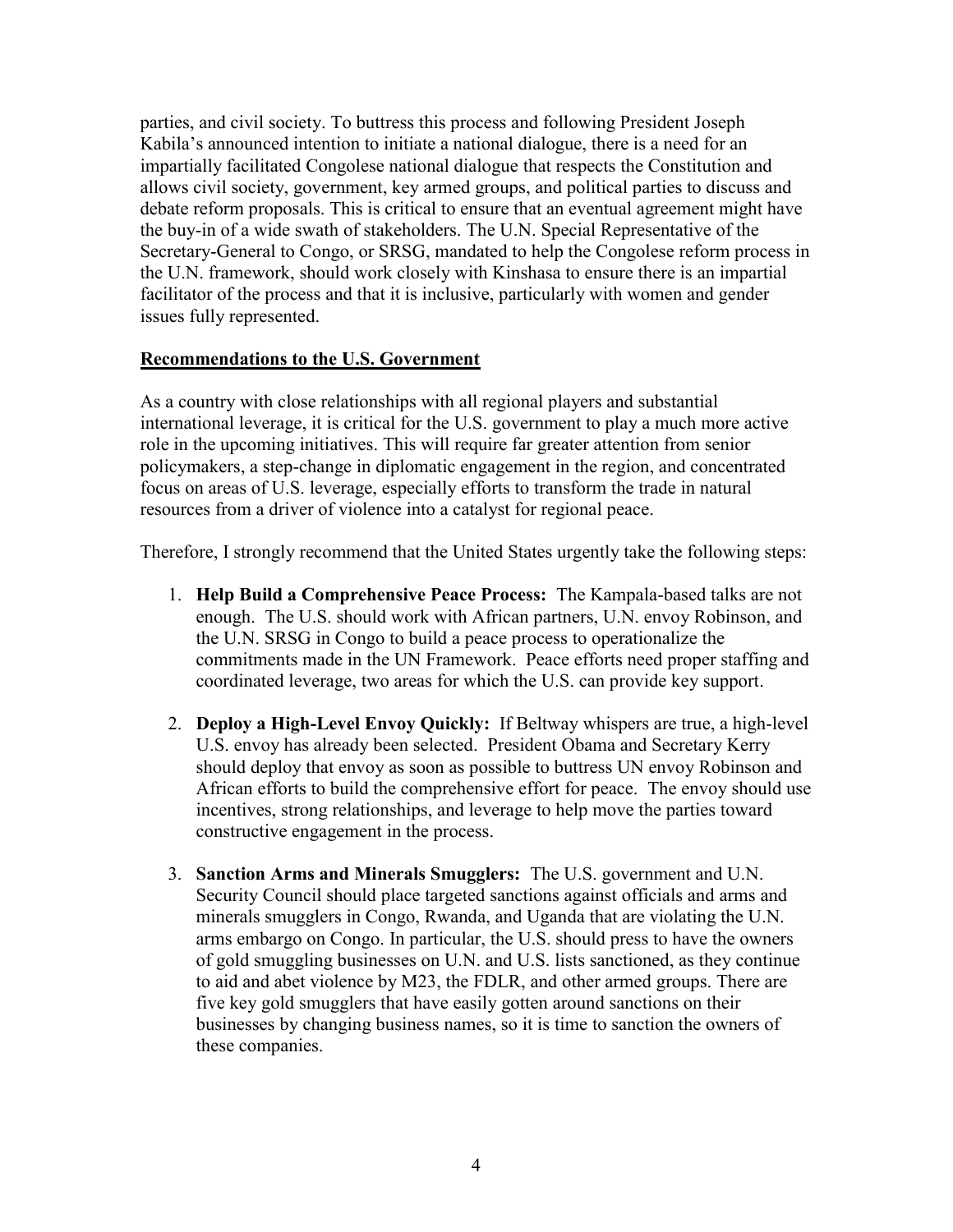- 4. **Convene a Responsible Investment Initiative:** The U.S. should work with the European Union to convene key electronics, gold, smelting, and mining companies, socially responsible investors, and NGOs in a responsible investment initiative aimed at addressing risks and identifying opportunities to conflict-free economic investment in the Great Lakes region. This should take place parallel to the peace talks through a series of mini-summits and a high-level conference and build on lessons from Northern Ireland and Central America.<sup>1</sup> The initiative would gather potential investors in natural resources, infrastructure, and financial services and design further responsible trade partnerships, as well as identify obstacles to responsible investment and brainstorm solutions. With such a process going on parallel to the peace talks, the African governments would see outside interest in a responsible economic trade, thus creating further incentives for progress in the talks. The Public Private Alliance might be a good vehicle for helping to organize this.
- 5. **Support Accountability for War Crimes:** In the aftermath of Bosco Ntaganda's surrender, the Obama administration should increase support to the International Criminal Court to investigate and indict additional leaders of the M23, FDLR and other armed groups most responsible for war crimes and crimes against humanity, and the administration should work with regional partners to facilitate their arrest upon indictment.
- 6. **Provide Aid to DDR/RR Efforts:** The U.S. should work with the U.N. to develop enhanced disarmament, demobilization, repatriation, reintegration, and resettlement programs, or DDR/RR, and provide special forces training to enhance the capacity of the new U.N. force intervention brigade, along the lines of the model for the Lord's Resistance Army.

# **Conclusion**

After nearly 20 years of war, peace will not come overnight to eastern Congo. It has been one of the world's most protracted conflicts, but there may finally be a glimmer of hope to end it because the policy context for the war is changing. Ntaganda's surrender, the new economic realities for armed groups, and the signing of the U.N. Framework can lay the groundwork for a peace process, if the international community sufficiently invests in such an initiative. The issues to be dealt with in a genuine peace process are complex, and it will require painstaking mediation work to hammer out agreements on economic, security, and political issues that continue to drive conflict. Such an effort will require the sustained attention of actors from the U.N. Secretary-General to local civil society activists. The U.S. role will be key in creating coordinated international leverage and buttressing the forces for peace on the ground in Congo.

The reward of these trials and tribulations will be great: peace in eastern Congo, one of the most convoluted and destructive conflicts the world has ever known.